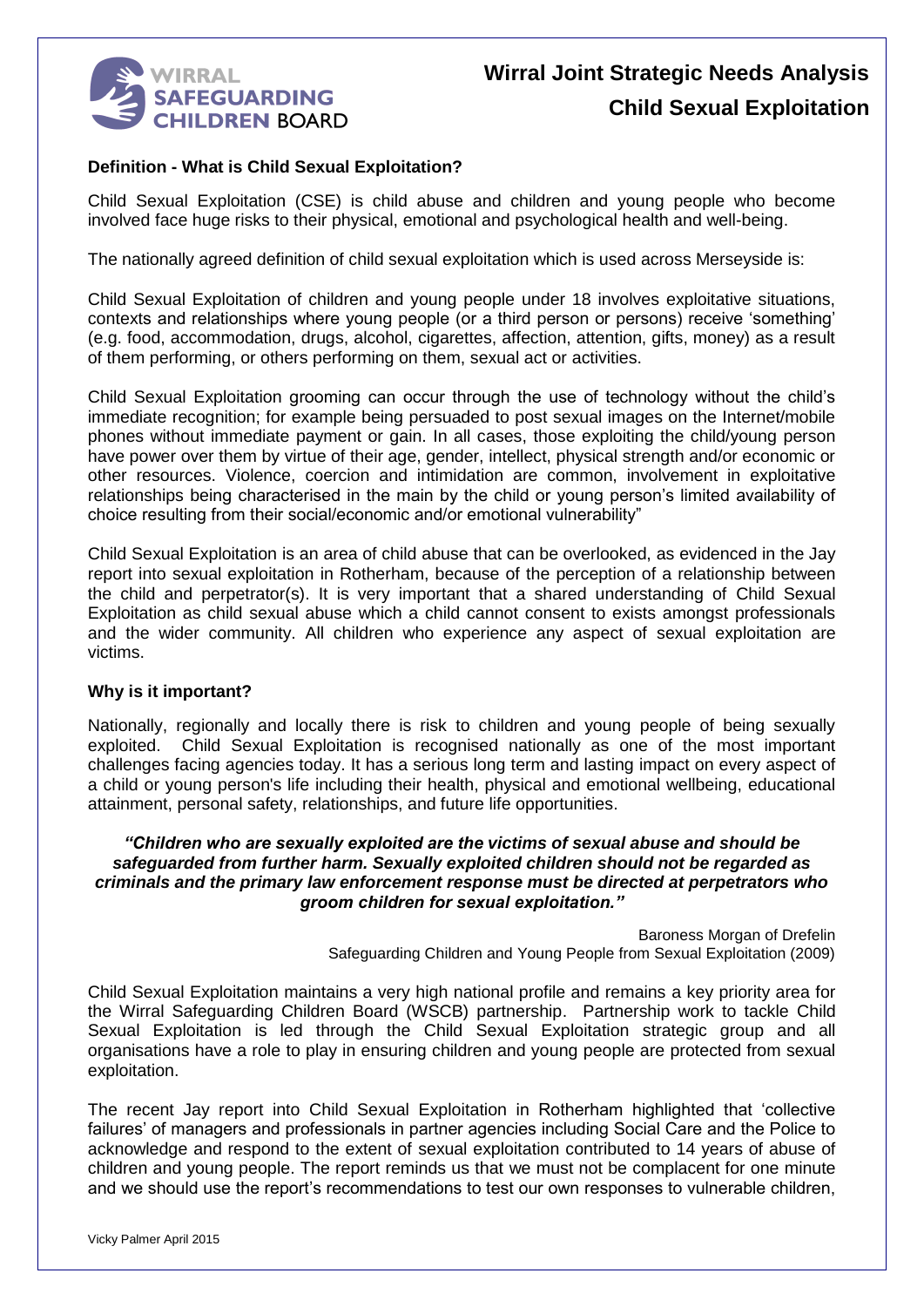

# **Wirral Joint Strategic Needs Analysis**

### **Child Sexual Exploitation**

young people and their families, and the effectiveness of our multiagency systems to detect and respond quickly to each and every instance of Child Sexual Exploitation.

The WSCB is very clear that Child Sexual Exploitation is child abuse, and all children and young people who are subject to sexual exploitation are victims, regardless of whether they feel they have been abused or not.

#### **Risk factors associated with child sexual exploitation**

Any child or young person may be at risk of sexual exploitation, regardless of their family background or other circumstances. This includes boys and young men as well as girls and young women. However, some groups are particularly vulnerable. These include;

- Children and young people who have a history of running away or of going missing from home
- Those in and leaving residential and foster care
- Those with special needs and learning disabilities
- Migrant children and young people
- Unaccompanied asylum seeking children and young people
- Children and young people who have disengaged from education
- Children and young people who are abusing drugs and alcohol
- Those involved in gangs

#### **What are the signs and symptoms of child sexual exploitation?**

Grooming and sexual exploitation can be very difficult to identify. Warning signs can easily be mistaken for 'normal' teenage behaviour and/or development. However, parents, carers, school teachers and practitioners are advised to be alert to the following signs and symptoms:

- inappropriate sexual or sexualised behaviour
- repeat sexually transmitted infections; in girls repeat pregnancy, abortions, miscarriage
- having unaffordable new things (clothes, mobile) or expensive habits (alcohol, drugs)
- going to hotels or other unusual locations to meet friends
- aetting in/out of different cars driven by unknown adults
- going missing from home or care
- having older boyfriends or girlfriends
- associating with other young people involved in sexual exploitation
- truancy, exclusion, disengagement with school, opting out of education altogether
- unexplained changes in behaviour or personality (chaotic, aggressive, sexual)
- drug or alcohol misuse
- getting involved in crime
- injuries from physical assault, physical restraint, sexual assault

#### **Wirral's local CSE profile**

Wirral is home to approximately 70,500 children and young people (0-18). The child population of Wirral is predominantly white British (93%) but significant ethnic minority groups exists, particularly Irish, Chinese and Polish. It is a key challenge for all agencies working in Wirral to eliminate the differences in outcomes for children and young people and to ensure our most vulnerable children receive help at the earliest opportunity.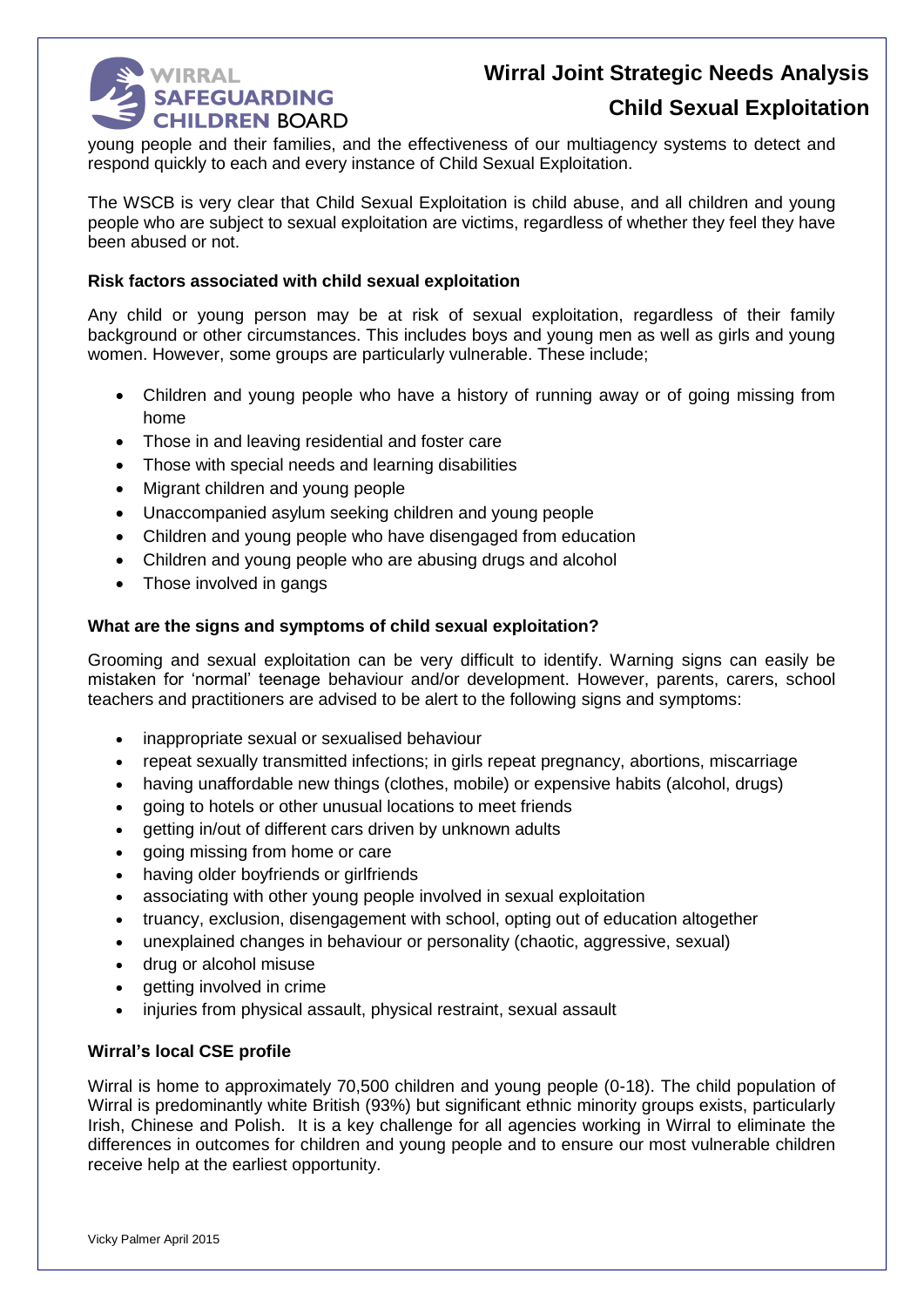

## **Wirral Joint Strategic Needs Analysis**

### **Child Sexual Exploitation**

Keeping children and young people safe and protected from Child Sexual Exploitation is one of the key priorities of the Wirral Safeguarding Children Board (WSCB), the Local Authority, the Police and partners. Working together in partnership with the wider local community is key if we are going to recognise and effectively deal with CSE in Wirral.

All of the WSCB's safeguarding activity, including the response to CSE across the partnership contributes to ensuring that:

#### **"Children and young people in Wirral feel safe and are safe"**

The WSCB through its strategic group is developing a performance information dataset for Child Sexual Exploitation. The main source of data will be held by the Multi-Agency Child Sexual Exploitation (MACSE) meetings which are held each month. All cases where professionals suspect or know that a child is a victim of or at risk of sexual exploitation are referred into the MACSE meetings where they are risk assessed and a plan is developed to protect the child and reduce the risk. Cases stay at MACSE until there is no further risk of sexual exploitation. The meetings are chaired by the police and are attended by professionals from key agencies including children's social care, youth services, children's safeguarding, education, health, Catch-22 and preventative services.

There is currently no national dataset for Child Sexual Exploitation so at present we are unable to compare Wirral's performance against other areas. Data currently available from the MACSE meetings is presented to the WSCB on a quarterly basis and informs the multi-agency action plan for combatting sexual exploitation. A common dataset has been agreed between the safeguarding boards in Merseyside and the new comprehensive dataset will be published each quarter from March 2015.

The main model of Child Sexual Exploitation in Wirral illustrated by the MACSE data is the boyfriend model and exploitation of younger girls by older men. There is little evidence of organised exploitation by groups or gangs. The available data for Wirral as at April 2015 tells us that:

- From August 2014 to March 2015 a total of 83 new cases were referred into the Wirral monthly MACSE meetings
- A proportion of young people were discussed several times throughout this time frame bringing the total number of cases discussed up to 195
- 93% of the referrals into MACSE have been made for girls and 7% for boys. Over 95% of young people describe themselves at white British
- Young people between the ages of 8 and 17 have been referred into the MACSE
- Over 60% of referrals have concerned young people (mainly girls) between the ages of 14 and 15
- Nearly 65% of the referrals into the MACSE are made by the police or children's services
- Main reasons for young people being referred into the MACSE include young people being as risk and becoming exploited through, going missing alone or with friends, being groomed through social media and associating and becoming exploited by older men
- 71% of young people referred into the MACSE live in the urban centres of Wallasey and Birkenhead with a further 29% residing in South and West
- 57% of the young people referred into the MACSE had previously been reported as missing from home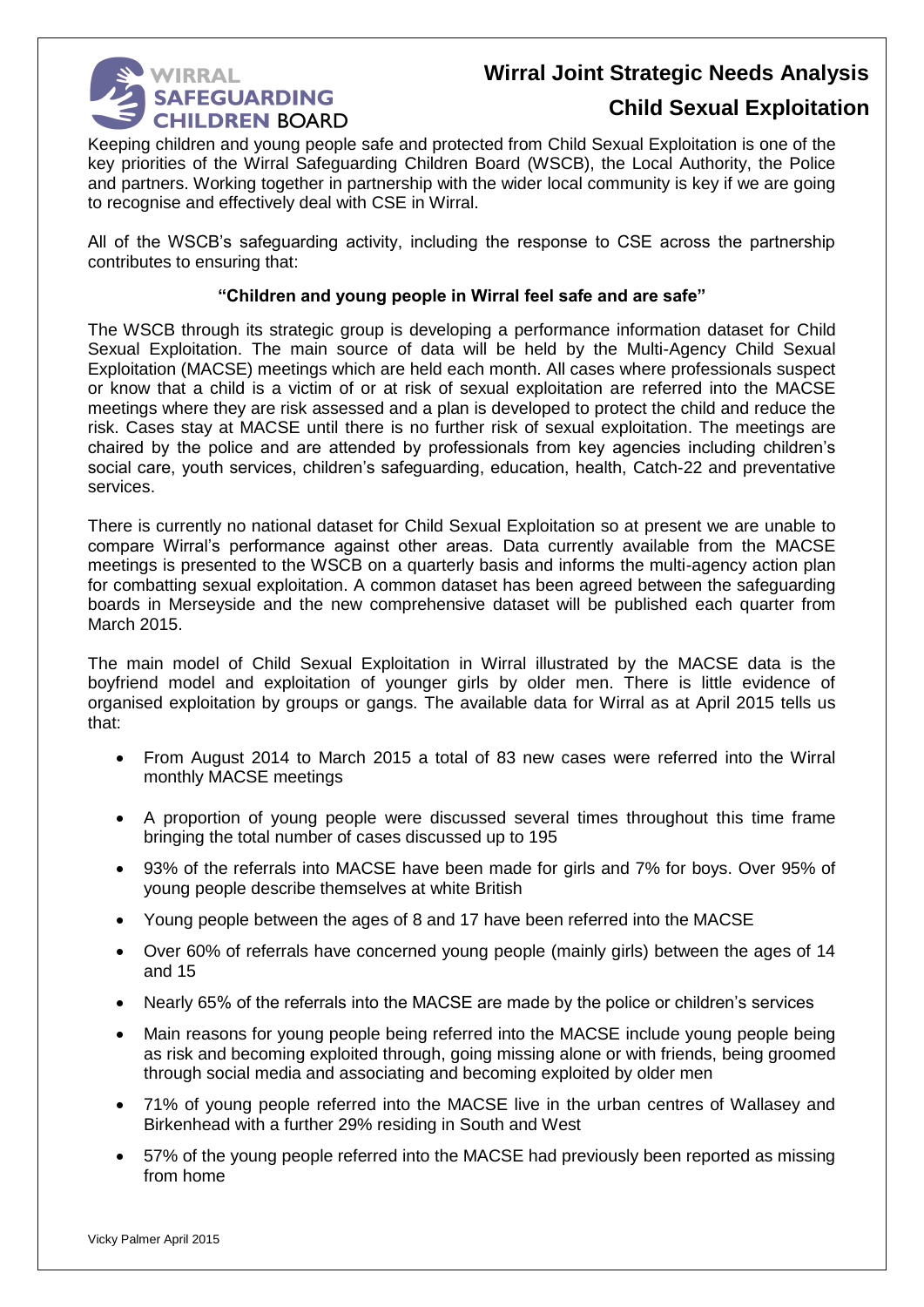## **WIRRAL SAFEGUARDING CHILDREN BOARD**

# **Wirral Joint Strategic Needs Analysis**

### **Child Sexual Exploitation**

- 74% of young people referred into the MACSE are open to statutory social services; 27% of the referrals are made for children who are looked after (LAC)
- One third of the young people referred into MACSE had a disclosed learning disability, most often ADHD or an autism related condition. Nearly 29% of young people referred into MACSE were known to have mental health difficulties some of whom have self-harmed in the recent past.

#### **Gaps in intelligence**

With little national data and a relatively new local data set it is difficult at present to identify gaps in intelligence, although this should become clearer as the data picture builds.

The biggest current gap is not currently knowing exactly how many children and young people are victims of or at risk of sexual exploitation in Wirral. As the MACSE meetings become established this will help us develop an informed picture of Child Sexual Exploitation locally.

Equally it is difficult at present for the WSCB to give trend information or accurately predict what will happen in the future. It is expected however that the number of Child Sexual Exploitation cases will grow substantially over the next year as both local awareness and confidence in the support from local services increases. Barnardo's have highlighted one case where *"as a result of services being improved because of training, there was a five-fold increase in a period of three months of children and young people being identified as at risk.*

#### **What Are We Doing and why?**

The Child Sexual Exploitation action plan is aligned to the Pan Cheshire and Merseyside CSE strategy for 2014-2017. The purpose of the strategy is:

• To focus and co-ordinate multi agency resources in tackling child sexual exploitation

• To ensure that children and young people and the wider community across Cheshire and Merseyside, in particular with parents and carers, are aware of child sexual exploitation and its effects

- To enhance training for professionals
- To ensure that young people and the community are made aware of the issues around exploitation

• To bring to justice the perpetrators of child sexual exploitation and to ensure that young people are properly safeguarded in the course of any criminal proceedings

To achieve this, the partnership has set five key strategic priorities:

• **Self-Assessment** – Each area maps service provision for children and young people who are victims of or at risk of sexual exploitation, and profiles sexual exploitation in their area

**• Prevention** – There are three aspects to this priority; awareness raising and community engagement; training for professionals and disruption of perpetrator activity

**• Safeguarding** – This priority focuses on developing a coordinated response to Child Sexual Exploitation which ensures victims are identified and responded to at the earliest opportunity

• **Bringing Offenders to Justice** – Each area will work closely with the police and the Crown Prosecution Service to ensure abusers are swiftly brought to justice and held to account

**• Governance** – Good governance ensures that Local Safeguarding Children Boards can develop the policies, procedures and practice to ensure an effective multi-agency response to Child Sexual Exploitation.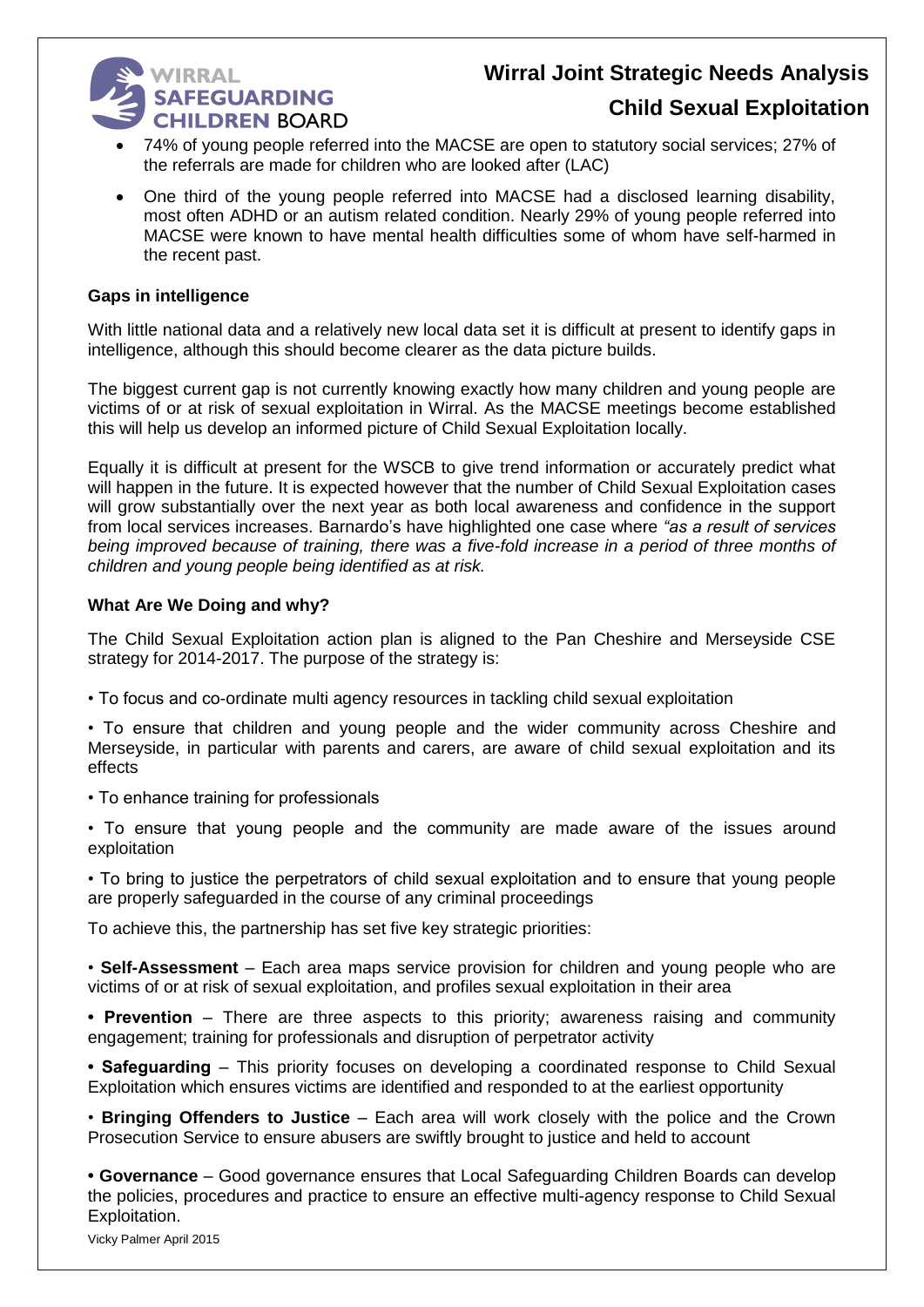

Key recent activity by the WSCB partnership to combat Child Sexual Exploitation includes:

- Commissioning of the *Chelsea's Choice* theatre production in February 2015. *Chelsea's Choice* tells the story of a teenage girl who was groomed and exploited by an older man. 20 performances have been commissioned and all secondary schools have been invited to show *Chelsea's Choice* to their Year 9's
- An audit has been undertaken of Wirral children who are looked and are placed out of borough. Evidence tells us that looked after children are very vulnerable to Child Sexual Exploitation particularly those who regularly go missing. The audit will help us identify whether appropriate support for looked after children is in place
- An audit will be completed in February 2015 across Merseyside of the cases which have been referred into the MACSE meetings on more than one occasion. This audit will identify the reasons for re-referrals and help the partnership test the effectiveness of its response to Child Sexual Exploitation
- The WSCB Child Sexual Exploitation strategic group has published the Merseyside protocol for sexual exploitation which sets out the purpose and operation of the MACSE meetings and the referral pathway. The group has also published Wirral practice guidance to support professionals using the protocol. The practice guidance has been launched through a series of briefings
- The charity Catch-22 are commissioned by the WSCB to deliver the missing from home/care and Child Sexual Exploitation contracts thus identifying and supporting young people who go missing and may be victims of or at risk of being sexually exploited. Catch-22 are also commissioned to deliver multi-agency Child Sexual Exploitation training to professionals
- Two multi-agency Child Sexual Exploitation workshops have recently been held to identify and focus actions reviewing services, identifying gaps and ensuring current and future services to support young people are effective. The workshops also explored how the voice of the child/ young person can be captured and used to inform the development, commissioning and review of services

#### **What do we still need to do?**

A lack of awareness and understanding of this issue on a national level has previously allowed Child Sexual Exploitation to go unrecognised and unreported or not responded to effectively. There is substantial evidence showing the potential negative impacts of an under-developed approach to Child Sexual Exploitation.

Learning from serious case reviews has shown problems common to these reviews have included; confusion about sexual activity and the issue of consent (assuming those aged over 16 are engaged in consensual activity); linking Child Sexual Exploitation to risk taking behaviour (rather than viewing that young person as vulnerable); and a lack of action following disclosure, meaning that abuse was allowed to continue.

Recent research has also highlighted the potential negative health consequences associated with not identifying risk soon enough – including Post Traumatic Stress Disorder (PTSD), substance misuse, self-harm, STIs, depression, eating disorders and flashbacks.

The WSCB and partners are unaware of how many children and young people in Wirral may be victims of or at risk of being sexually exploited. Once developed the Child Sexual Exploitation Performance Information dataset populated by MACSE data and information from individual agencies will help the WSCB establish a clear picture of the nature and extent of sexual exploitation.

Vicky Palmer April 2015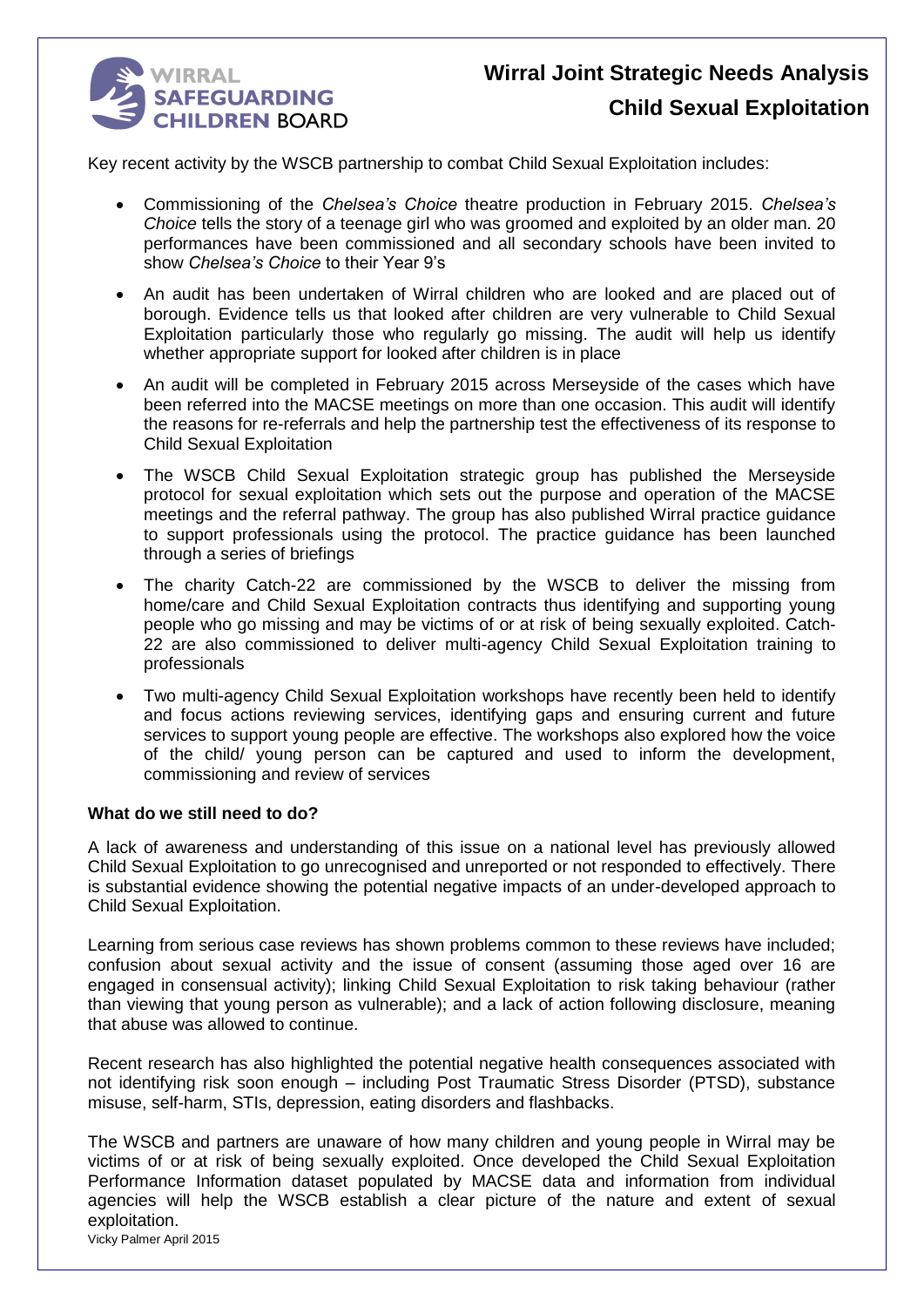

Online/ social media technology forms part of most people's lives, especially those of young people. As a result it has been rare to identify cases of child sexual exploitation where the use of technology has not been a factor. This fact is significant, as information technology is having a direct impact in a multitude of ways on the means by which people are able to sexually exploit children. An e-safety strategy needs to form part of a robust response to Child Sexual Exploitation.

Work is developing with the Police and Crown Prosecution Service to develop a Wirral and pan Merseyside problem profile which will include an assessment of activity undertaken to pursue and prosecute offenders.

The voice of young people must be included in the review and development of services. The WSCB is looking at models of young people's participation and a model will be recommended to the WSCB in March 2015.

The WSCB commission Catch-22 to deliver the Missing from home and Child Sexual Exploitation service which includes counselling and working with young people to build resilience. This work is mainly undertaken in the short term Literature suggests that appropriate therapeutic support should be available for young people who are at risk or suffering from sexual exploitation. This support should be delivered for as long as individuals need it.

Engagement and awareness raising across all community groups is essential to ensure a coordinated and successful response to Child Sexual Exploitation. Work has begun to engage with groups in the 'night-time' economy such as taxi drivers but this engagement needs to be widened to include community leaders and leaders of minority groups.

#### **Community / stakeholder views**

Key engaged stakeholders in the Wirral Strategy to combat Child Sexual Exploitation include:

- The Wirral Safeguarding Children Board (WSCB). The WSCB partnership includes the local authority, police, health organisations, education, voluntary, community and faith groups and youth services etc. The WSCB has set CSE as a partnership priority for both 2013-14 and 2014-15 and is the lead strategic organisation in Wirral for combatting sexual exploitation. Work is co-ordinated through the multi-agency Child Sexual Exploitation Strategic group (silver) and the MACSE operational group (bronze)
- Pan Merseyside Strategic Group (Gold). The pan Merseyside group coordinates the activity undertaken by the respective local silver groups. This helps ensure a sharing of good practice and resources and a consistent approach taken to combatting Child Sexual Exploitation. The group should become increasingly influential with commissioning services for Child Sexual Exploitation
- Catch-22. They are commissioned by the WSCB to deliver the Missing from Home and the Child Sexual Exploitation service to children and young people. Catch-22 identify young people at risk of being sexually exploited and work to engage with them to educate and build resilience to enable them to make healthier and better informed choices to protect them from becoming sexually exploited. Catch-22 typically works with 12-15 cases at any time and is also engaged in outreach work. The service also runs a GIRLS group which aims to work with vulnerable girls who may be at risk of becoming sexually exploited. Catch-22 is also commissioned to deliver the multi-agency Child Sexual Exploitation training for professionals on behalf of the WSCB. The full day training is delivered monthly.
- Merseyside Police. The police chair the monthly MACSE meetings and are responsible for ensuring the meetings are well attended and effective.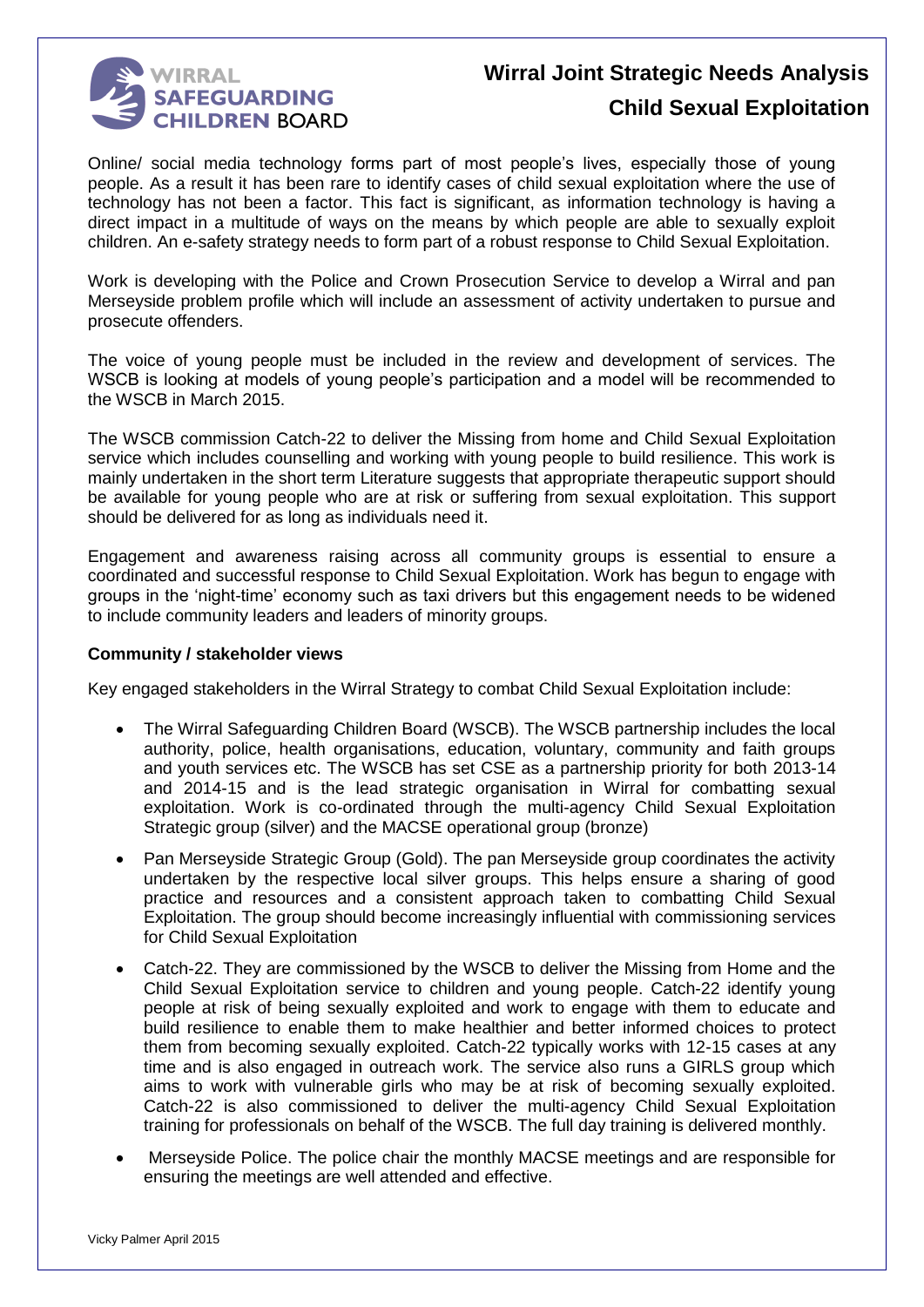

#### **Evidence of what works**

#### **1. Nationally**

#### **The Nine Foundations of Good Practice**

The Office of the Children's Commissioners' (OCC) 2013 Inquiry into gang and group-based Child Sexual Exploitation identified pockets of good practice across a number of LSCBs. Based on primary research with those areas that are being particularly proactive in tackling sexual exploitation, the OCC identified nine key foundations of good practice that have contributed to *"exemplary approaches to protecting children and young people against exploitation at the hands of gangs and groups"* (p32).

Even though the report focuses specifically on gang and group sexual exploitation, the nine principles are considered transferable to all forms of Child Sexual Exploitation. They are shown in the diagram below:



#### **Essential Foundations for Good CSE Practice**

The first of the nine foundations; "focus on the child" states that the child should be at the centre of any professional decision making regarding their safety, welfare, care and protection. Importantly however, the guidance warns against placing too much emphasis on a victim making a full disclosure about the extent of the abuse they suffered. The second priority links to this; by building up a relationship of trust (in order to gain a child's confidence) from the initial point of contact.

The OCC's research identified leadership as a priority, and found that 77% of key agencies have appointed a lead Child Sexual Exploitation professional; but that fewer than half have Child Sexual Exploitation leads from local authority education and youth offending teams. Areas showing strong

Vicky Palmer April 2015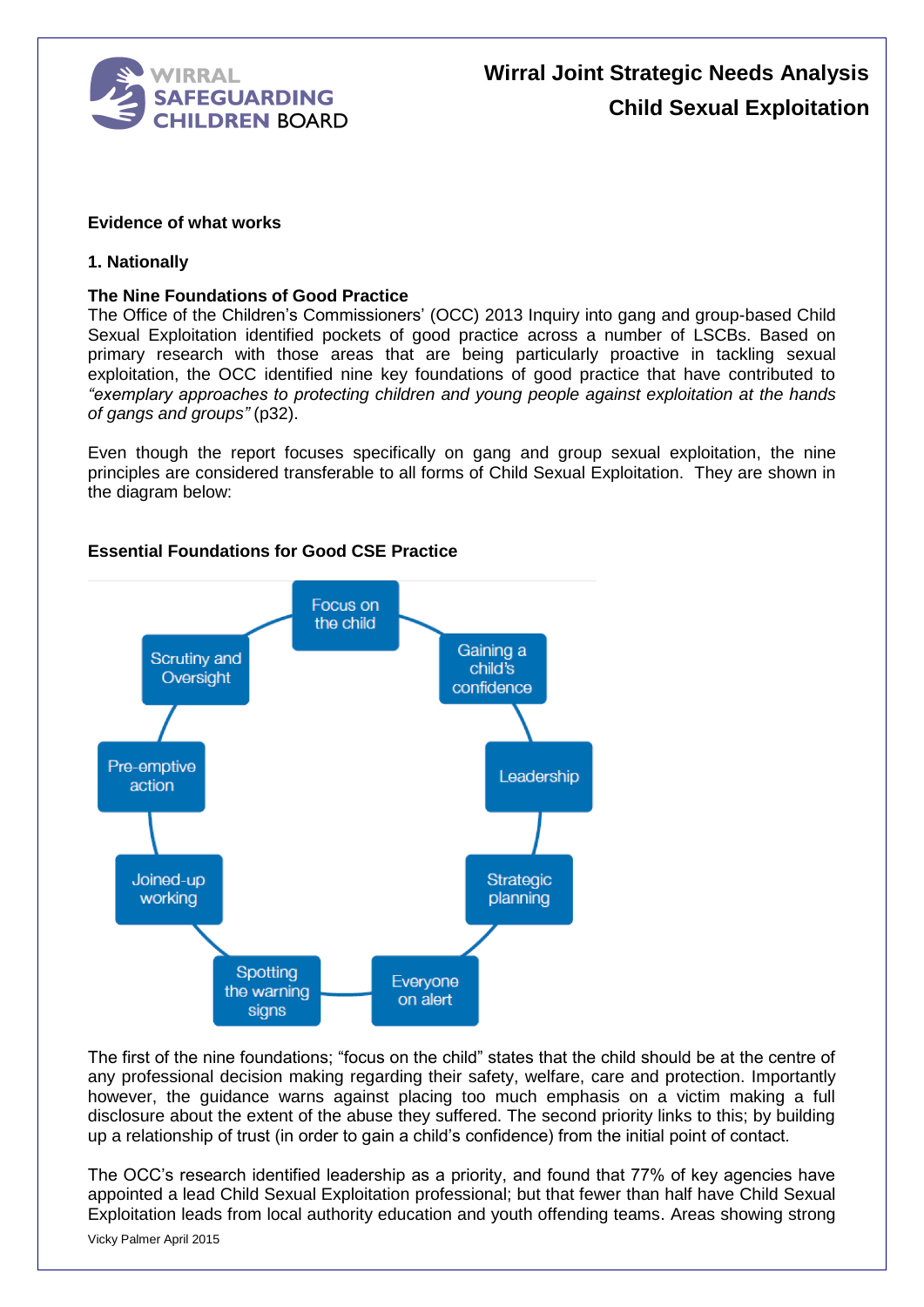

## **Wirral Joint Strategic Needs Analysis**

### **Child Sexual Exploitation**

operational practice have focussed on creating the conditions (at school, at home, for example) in which *"everyone is alert to the signs that a child may be at risk"*. Based on evidence of how to achieve these conditions, the OCC published their "Recognition and Telling Framework" to help adults to understand what might be going on for a child or young person.

In November 2013, the NSPCC published the briefing "Learning from case reviews around Child Sexual Exploitation". The briefing notes that *"it is clear from these reviews that CSE can be particularly hard for professionals to recognise and respond to."* There were a number of key issues or failings common to several of these serious reviews:

Firstly, in several instances confusion about sexual activity and the issue of consent was cited; a failure to recognise that *"the fact that young people are engaged in what they view as consensual activity does not mean that they are not being exploited".* Victims may be coerced; some may believe they are behaving as they wish; in addition, 16 and 17 year olds were sometimes viewed (by the authorities) as being more in control of their choices.

Linking Child Sexual Exploitation to risk taking behaviour was raised as a common factor. *"When dealing with troubled children, practitioners need to see young people as vulnerable children in need of protection, rather than focussing on their challenging behaviour"*.

Finally, disclosure of sexual exploitation was identified; in several of these cases, no actions were taken by agencies against perpetrators following disclosure (further, in some instances, no subsequent support was provided to the young person, meaning the abuse continued). The briefing goes on to identify lessons for improving practice; 'an early and comprehensive assessment' must be carried out once warning signs are recognised. Such assessment must include issues of 'capacity of consent', taking into account the grooming process and issues of coercion which may be experienced.

In terms of interventions, the briefing states that practitioners must balance the young person's right to make their own decisions and assess their risk, with the need to protect the young person from exploitation. Disclosures must be taken seriously and dealt with as a crime. Actions taken following disclosure should *not* depend upon the victim's willingness to act as a witness in trial.

The literature suggests that a model of good practice for Child Sexual Exploitation can only be achieved through a clear multi-agency partnership approach and cannot be solely led by one agency. Key features of good practice from recent publications research includes:

- Publication of a clear action plan against which progress, performance and the contributions of partner agencies can be measured
- Clear partnership commitment to combatting Child Sexual Exploitation underpinned by a common understanding that sexual exploitation is sexual abuse which children and young people cannot consent to even if they do not always see themselves as victims
- Development of a clear referral pathway which is shared and understood across the partnership
- Development of an action to ensure high quality Child Sexual Exploitation training exists within agencies and for multi-agency and community partners
- Development of an action to ensure schools raise awareness of Child Sexual Exploitation with young people and work to protect young people at risk or victims of sexual exploitation
- Establishment of a method to proactively share information and intelligence about Child Sexual Exploitation
- Development/adoption of a Child Sexual Exploitation risk assessment tool for use with young people
- Vicky Palmer April 2015 Publication of a local Child Sexual Exploitation problem profile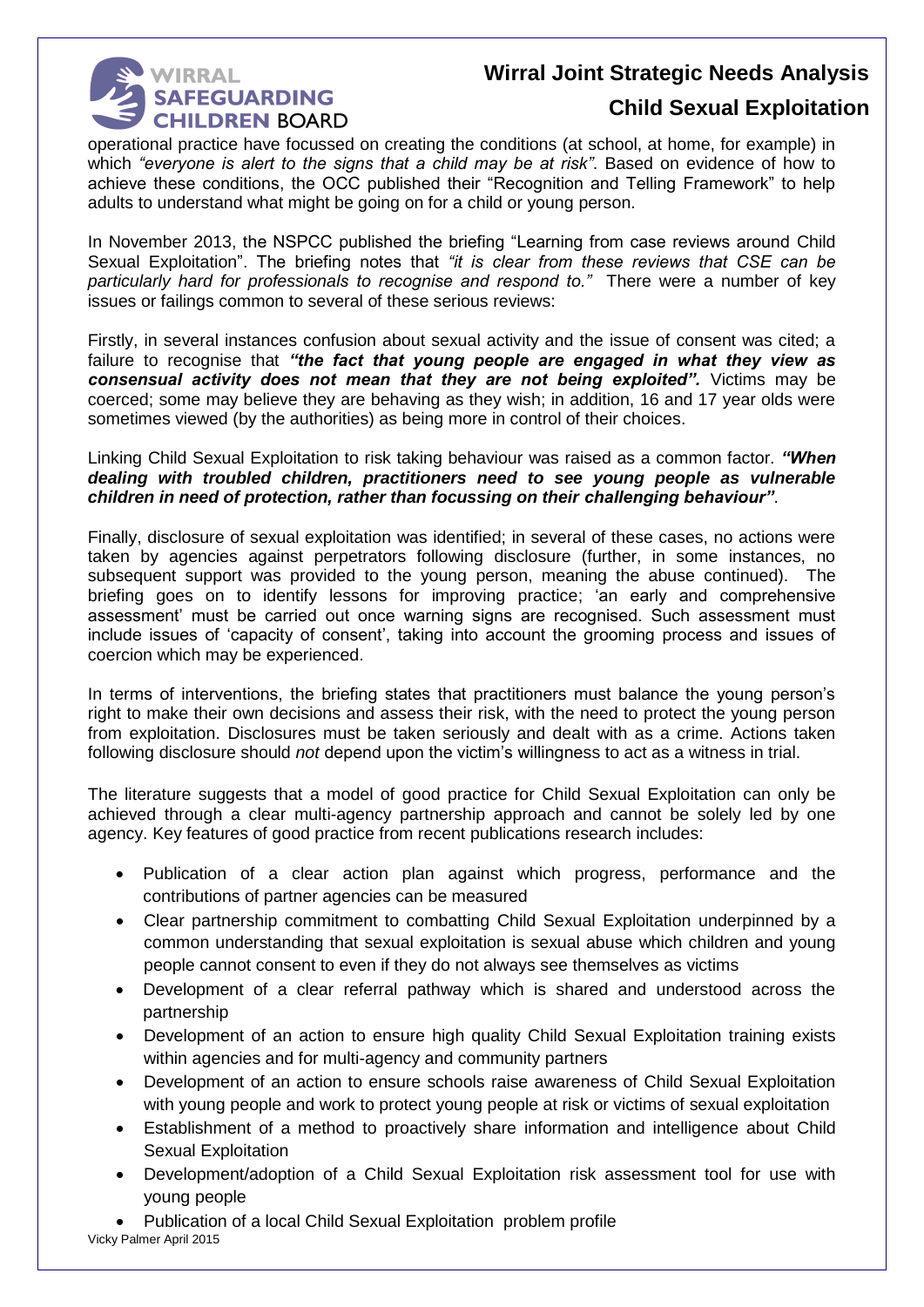

• Inclusion of young people in the assessment, planning and commissioning of services

#### **2. Locally**

Since September 2014 Wirral has had an operational Multi-Agency Safeguarding Hub (MASH). The MASH is an information sharing hub where key agencies including CADT (children's social care 'front door' for referrals), police, health and Catch-22 are co-located. In relation to Child Sexual Exploitation Catch-22 have identified a case study:

*One example of good practice is we have completed a return home interview for a young person and we were previously made aware that the young person had visited a flat where an adult male lived. The adult male and the young person had been discussed at the monthly MACSE meeting. The young person that we spoke to then told us that another young person had also been visiting his property. As a result of this we were immediately able to share this information with Social Care and Police, a strategy meeting was held and the young person who was named has been supported by us to attend a video interview. There is already an on-going Police investigation in relation to the male and the information that has been shared has hopefully been able to strengthen this investigation and has also safeguarded 2 young females*

In terms of awareness raising the WSCB has had positive feedback from partners for the following activity:

- Publishing Wirral practice guidance including detailed information about the referral pathway, models of Child Sexual Exploitation, signs and symptoms and mythbusting, particularly views often held about victims by professionals.
- Multi-agency Child Sexual Exploitation training and briefings
- Publication and dissemination of a series of Child Sexual Exploitation posters and leaflets
- Establishment of the Child Sexual Exploitation strategic group and publication of the action plan
- Commissioning of *Chelsea's Choice* drama production

#### **National References**

1. The sexual exploitation of children: it couldn't happen here, could it?

Thematic Ofsted inspection to evaluate effectiveness of local authorities' current response to child sexual exploitation; 2014; HM Government;

<https://www.gov.uk/government/publications/sexual-exploitation-of-children-ofsted-thematic-report>

2. Real Voices; Child sexual exploitation in Greater Manchester; An independent report by Ann Coffey, MP; October 2014; [http://www.gmpcc.org.uk/wp-content/uploads/2014/02/81461-Coffey-](http://www.gmpcc.org.uk/wp-content/uploads/2014/02/81461-Coffey-Report_v5_WEB-single-pages.pdf)[Report\\_v5\\_WEB-single-pages.pdf](http://www.gmpcc.org.uk/wp-content/uploads/2014/02/81461-Coffey-Report_v5_WEB-single-pages.pdf)

3. Independent Inquiry into Child Sexual Exploitation in Rotherham (1997-2913); 2014; Baroness Jay; Commissioned by Rotherham metropolitan Borough Council; [http://www.rotherham.gov.uk/downloads/file/1407/independent\\_inquiry\\_cse\\_in\\_rotherham](http://www.rotherham.gov.uk/downloads/file/1407/independent_inquiry_cse_in_rotherham)

4 Child sexual exploitation: learning from case reviews. What case reviews tell us about child sexual Exploitation; November 2013; NSPCC; [http://www.nspcc.org.uk/globalassets/documents/information](http://www.nspcc.org.uk/globalassets/documents/information-service/case-reviews-child-sexual-exploitation-cse.pdf)[service/case-reviews-child-sexual-exploitation-cse.pdf](http://www.nspcc.org.uk/globalassets/documents/information-service/case-reviews-child-sexual-exploitation-cse.pdf)

5. "If only someone had listened": Office of the Children's Commissioner's Inquiry into Child Sexual Exploitation in Gangs and Groups; 2013; [http://www.childrenscommissioner.gov.uk/content/publications/content\\_743](http://www.childrenscommissioner.gov.uk/content/publications/content_743)